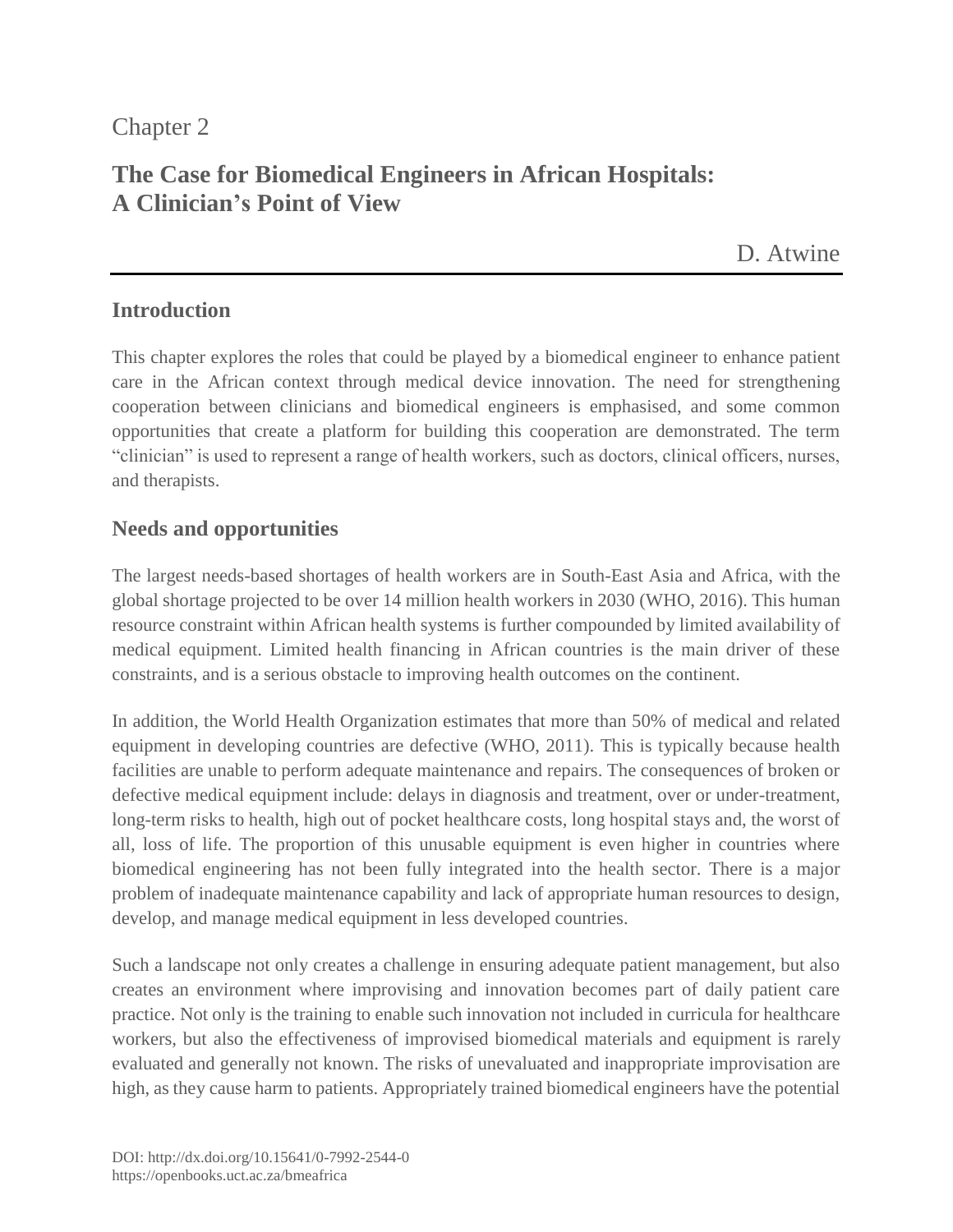to fill the equipment gaps that exist in African hospitals by transforming the needs of the clinician into practical solutions that meet prevailing standards and requirements.

### **Potential contributions of biomedical engineers**

Could the impoverished health service delivery landscape in Africa offer an opportunity for building a stronger link between clinicians and biomedical engineers for addressing medical equipment needs? Would clinicians embrace this interdependence? The scenarios that follow explore the potential of biomedical engineers to enhance day-to-day patient care in hospitals in Africa. While clinicians are trained in patient care and in using medical equipment, biomedical engineers are trained in maintenance, design and development of such equipment. Biomedical engineers use the principles of both engineering and life sciences in a wide range of applications, for example to design devices and software, to integrate knowledge from many technical sources to develop new procedures, products and methods, or to apply technological research to clinical problems. In the hospital setting, biomedical engineers have a role to play in identifying challenges related to patient care, in innovating and developing customised devices and processes, and evaluating these new devices or processes.

The following are hypothetical situations to illustrate the roles that biomedical engineers may play in enhancing patient care and clinical service in resource limited settings, particularly with a view to addressing the problem of inadequate medical equipment.

**Scenario 1:** In a certain hospital, the paediatric ward has a neonatal care unit with maximum capacity of 10 beds. This unit only has two oxygen cylinders that can be used on two neonates only at any particular time. On a certain day, four preterm babies with life-threatening conditions requiring pure oxygen are brought to the neonatal unit. Referral is not possible since the next hospital with such facilities is at a distance of 140 km. The clinical records show an increasing rate of neonatal mortality at this unit. An engineering solution that would enable limited available oxygen cylinders to accommodate more infants might be a lifesaving solution.

**Scenario 2:** An orthopaedic surgeon working in a rural African hospital is frustrated by the poor outcomes of her fracture management procedures. She blames it on the lack of suitable equipment for rehabilitation. Patients are discharged with hardly any equipment to support their early mobility. As a result, bone deformities and contractures are common. Access to a biomedical engineer able to design and build low-cost rehabilitation devices would improve patient outcomes.

**Scenario 3:** An orthopaedic surgeon at a certain hospital has had much success in managing limb fractures. However, due to the high cost of orthopaedic implants, some of his patients who would otherwise be candidates for implants, are managed using external fixation and require extended limb traction. This results in longer hospital stays due to complications like pressure sores. The design and manufacture of customised mattresses and other devices to reduce the risk of pressure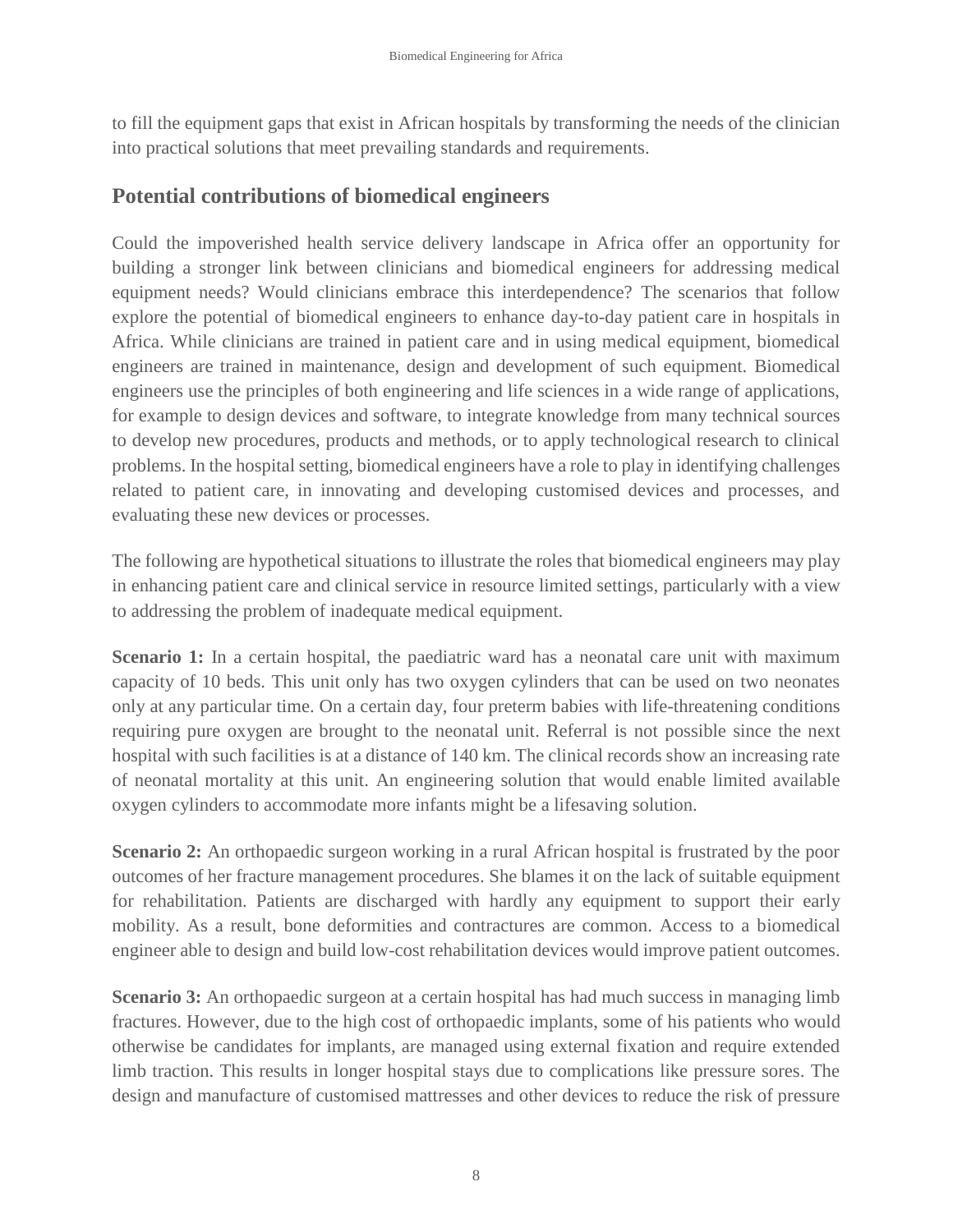sores would be of great benefit to patients, would liberate hospital beds by reducing length of hospital stay, and consequently would reduce costs of care.

**Scenario 4:** The maternity ward of a hospital in a densely populated urban area records about 20–30 deliveries per day, of which 2–5 new-borns are preterm and in need of incubation. The neonatal ward has a premature unit with only one incubator that was donated following a research project conducted in previous years. Neonatal mortality is increasing, with many preterm babies dying of hypothermia due to the shortage of incubators. The purchase of imported incubators has not been prioritised due to the prohibitive cost. Low cost, locally designed and manufactured incubators are likely to reduce neonatal mortality.

The above scenarios demonstrate not only the need for biomedical engineers to address the shortage and high cost of imported medical devices, but also the need for them to work closely with clinicians to assess clinical needs and design context-appropriate devices in response. The scenarios also illustrate the need for scalable devices that can be manufactured in Africa to meet local needs.

Some initial steps to integrate clinical practice with biomedical engineering practice are outlined below.

- Having both groups of personnel agree on the unified goal of establishing good patient outcomes.
- Fostering mutual understanding and respect for the unique roles and skills each group brings in working towards achieving the common goal.
- Ensuring good communication in problem solving activities related to patient care.
- Raising awareness with hospital management and health system administrators of the benefits of clinician–biomedical engineer cooperation in order to garner their support.

## **Conclusion**

If I, as a medical doctor, had been asked six years ago about the role of biomedical engineers in the hospital, my immediate answer would have been: repairing broken beds. This was before I had the opportunity of working with biomedical engineers. Even in the present time, there are many clinicians and policy makers in Africa whose perception of the role of biomedical engineers in hospitals may not be different to mine six years ago. This has hampered the integration of biomedical engineers into the healthcare systems in African countries, causing them to escape into private business, industry and general engineering. It is time for biomedical engineers to be recognized as critical in addressing Africa's healthcare deficits.